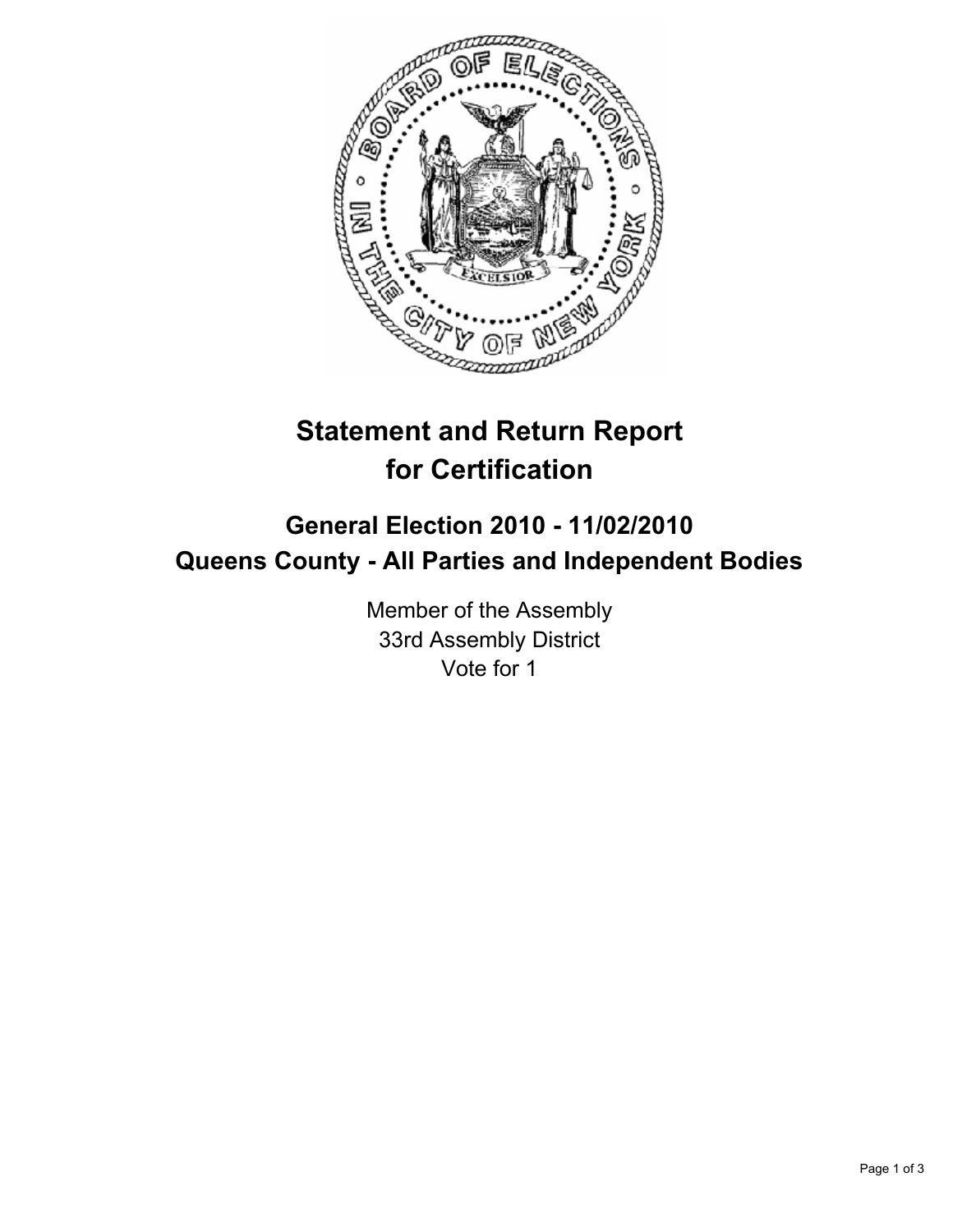

## **Assembly District 33**

| <b>PUBLIC COUNTER</b>              | 24,428         |
|------------------------------------|----------------|
| <b>EMERGENCY</b>                   | 75             |
| <b>ABSENTEE/MILITARY</b>           | 358            |
| <b>AFFIDAVIT</b>                   | 280            |
| <b>Total Ballots</b>               | 25,168         |
| BARBARA M CLARK (DEMOCRATIC)       | 20,240         |
| BARBARA M CLARK (WORKING FAMILIES) | 1,321          |
| CLYDE VANEL (WRITE-IN)             | 1              |
| DONALD DUCK (WRITE-IN)             | 1              |
| JOHN STILLER (WRITE-IN)            | 1              |
| KIMBERLY C. BROWN (WRITE-IN)       | 1              |
| MICKEY MOUSE (WRITE-IN)            | 1              |
| NO NAME (WRITE-IN)                 | 6              |
| PAT MOONEY (WRITE-IN)              | 1              |
| RILEY ESCOBAR (WRITE-IN)           | $\mathbf{1}$   |
| ROBERT MARTINEZ (WRITE-IN)         | 1              |
| ROBERT QUINTERO (WRITE-IN)         | $\mathbf{1}$   |
| RON PAUL (WRITE-IN)                | 1              |
| STEPHEN JACKSON (WRITE-IN)         | 1              |
| STEVE AEIER (WRITE-IN)             | 1              |
| STEVEN NEIER (WRITE-IN)            | $\overline{2}$ |
| VINCENT PULLO (WRITE-IN)           | 1              |
| WILLIAM AMMENDOLEA (WRITE-IN)      | 1              |
| <b>Total Votes</b>                 | 21,583         |
| Unrecorded                         | 3,585          |